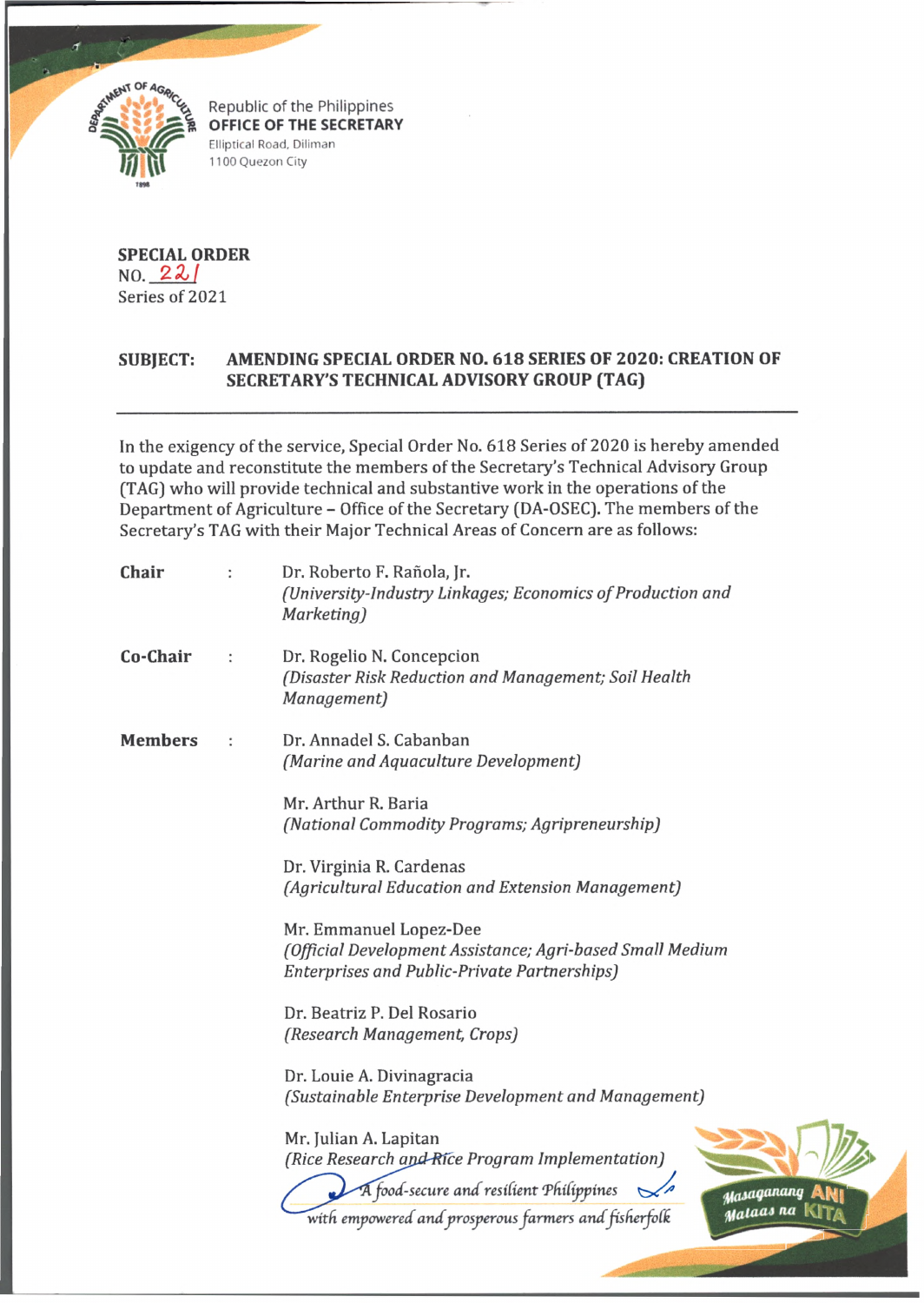Mr. Dennis Layug *(Information Technology; Farm Digitalization and Marketing)*

Dr. Agustin Molina, Jr. *(Banana Industry Development)*

Dr. Arsenio Resurreccion *(Agricultural Mechanization)*

Mr. Jerry Pelayo *(Local Government Units Concerns and Public Relations)*

Dr. Honorio M. Soriano, Jr. *(Coordination of Universities and Colleges on Agricultural Concerns)* 

Dr. Enrico Supangco *(Livestock Industry Development)*

Dr. Luis Rey Velasco *(Research, Training, and Innovations; High Value Crops)*

Ma. Isabella Favis *(TAG Executive Assistant)*

Jose Aubrey Pelayo IV *(TAG Executive Assistant)*

## **Secretariat : Bureau of Agricultural Research (BAR)**

The members of the TAG shall have the following functions:

1. Provide quick response recommendations to address major and current issues affecting the agriculture sector;

2. Provide assistance to the identification and formulation of special actions and appropriate measures needed by various technical offices of the department;

3. Provide expert assistance in assessing technologies and interventions needed in delivering development programs in the countryside; and

4. Provide guidance in activities that will review and improve the cooperation and coordination between the Philippines and other countries or intergovernmental organizations in different development programs.

They are entitled to travelling allowance, per diems, and other incidental expenses that may be incurred in the performance of their functions, duties, and responsibilities, chargeable against DA Technical Assistance Projects, DA-OSEC, or BAR, subject to existing government accounting and auditing rules and procedures.



**Masaganang** <sub>ualaas na</sub>

with empowered and prosperous farmers and fisherfolk